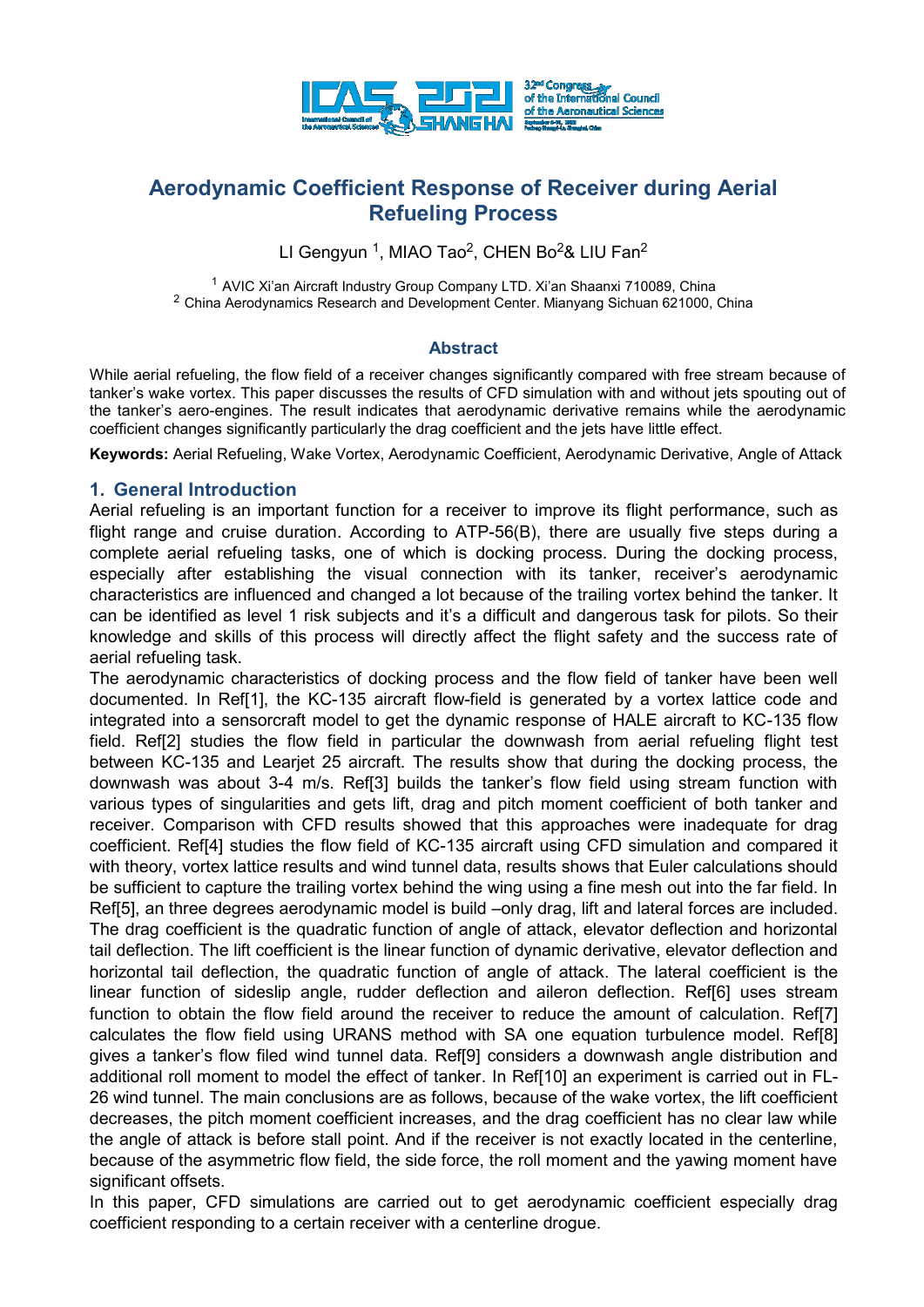*ε =ε <sup>0</sup>+α* ·*ε <sup>α</sup>* (1)

## **2. Aerial Refueling Modeling**

The solver is MFlow developed by CARDC. It solves the non-dimensional three-dimensional Reynolds Averaged Navier-Stokes Equation in conservation form. S-A and SST models are employed to evaluate their effects on this problem. Implicit LU-SGS and Roe scheme are used for equation dispersion. Multi block mesh is adopted to ensure the consistence of mesh. Non-structural grid is adopted in the tanker block, receiver block and the far field block, while the structural grid is adopted in the inter block so this area is fine enough to capture the trailing vortex as Ref[4]. Simulation reliability verification is studied so the proper number of grids for this problem is about 50 million.

While modeling the different attack of angle, the positions of the probe head and drogue are unchanged.

### **3. Simulation Verification**

## 3.1 Free stream downwash

According to Ref[11] and Ref[12], a common way to acquire the average downwash angle of wing is Effectiveness of Horizontal Wing. The principle behind it is shown in [Figure 1](#page-1-0),-for a symmetric horizontal wing, when the local angle of attack is equal to its installation angle, the lift and pitch of it is zero. Thus,



where *ε* is downwash angle, *ε <sup>0</sup>* and *ε <sup>α</sup>* is defined in [Figure 2](#page-2-0).

<span id="page-1-0"></span>Figure 1 – Principle of Effectiveness of Horizontal Wing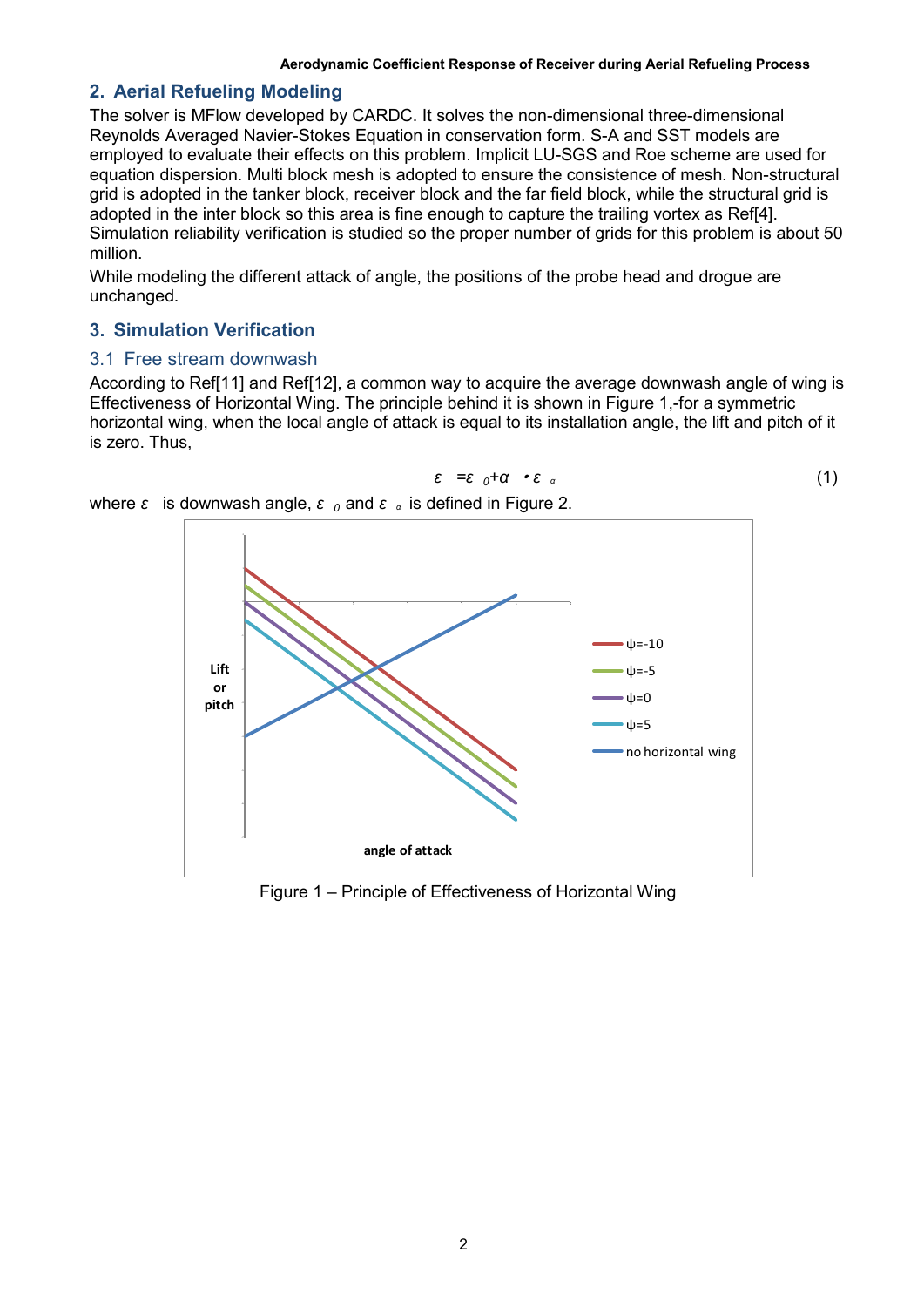

Figure 2 – Define of*ε <sup>0</sup>* and *ε <sup>α</sup>*

<span id="page-2-0"></span>The result shows that *ε <sup>α</sup>* is accurate enough, while *ε <sup>0</sup>* is 0.2 degrees higher than the wind tunnel result.

## 3.2 Free stream aerodynamic coefficient

The aerodynamic coefficient of a certain plane in free stream is compared to flight test data, shown in [Figure 3](#page-2-1) and [Figure 4](#page-3-0). The results showing here and below are all unified by certain numbers. For elastic deformation is not considered here, differences are clear in higher angle of attack or non-linear part. Considering at real situation, it's not the part in use. And in this paper, only qualitative conclusion matters, so the results are accurate enough.



<span id="page-2-1"></span>Figure 3 – Unified lift coefficient calculation results compared to flight test data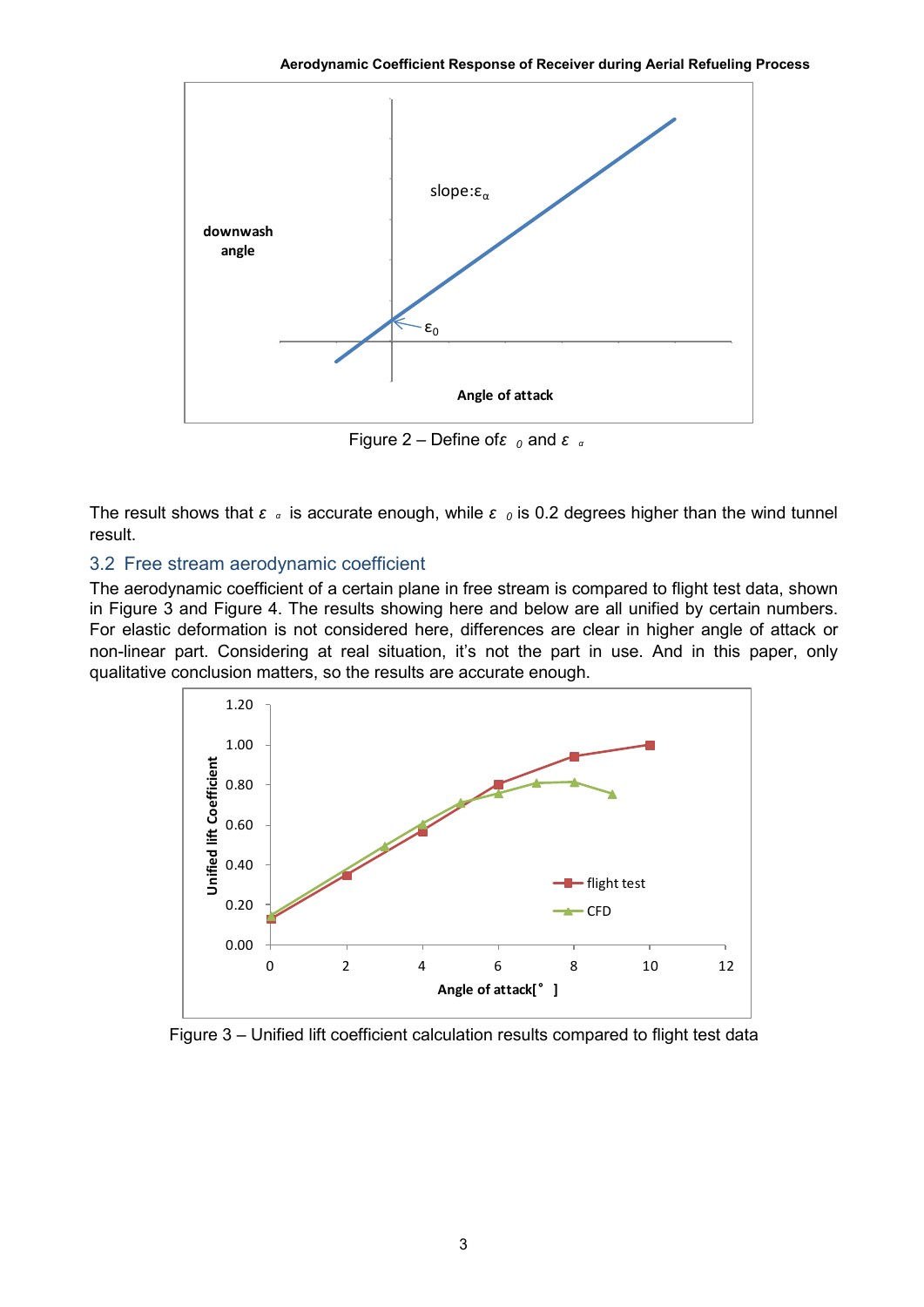**Aerodynamic Coefficient Response of Receiver during Aerial Refueling Process**



Figure 4 – Unified lift coefficient calculation results compared to flight test data

### <span id="page-3-0"></span>**4. Simulation Results**

The results, as shown in [Figure 5,](#page-3-1) [Figure 6](#page-4-0) and [Figure 7,](#page-4-1) are in accordance with the experiment results of Ref[10]. The horizontal axis of [Figure 5](#page-3-1) and [Figure 6](#page-4-0) is nominal angle of attack, which is the angle between flow direction from the far-field boundary and the body axis of receiver. The affect of downwash of the tanker is included here. The difference of the intercept between free stream and aerial refueling line in [Figure 5](#page-3-1) is about 1.2 degree which is mostly the downwash. [Figure 8](#page-5-0) shows a slice contour of downwash which gives a similar data. The receiver is at the exact position where the local downwash is between 1 to 3.5 degree.



<span id="page-3-1"></span>Figure 5 – Wake vortex effects on lift coefficient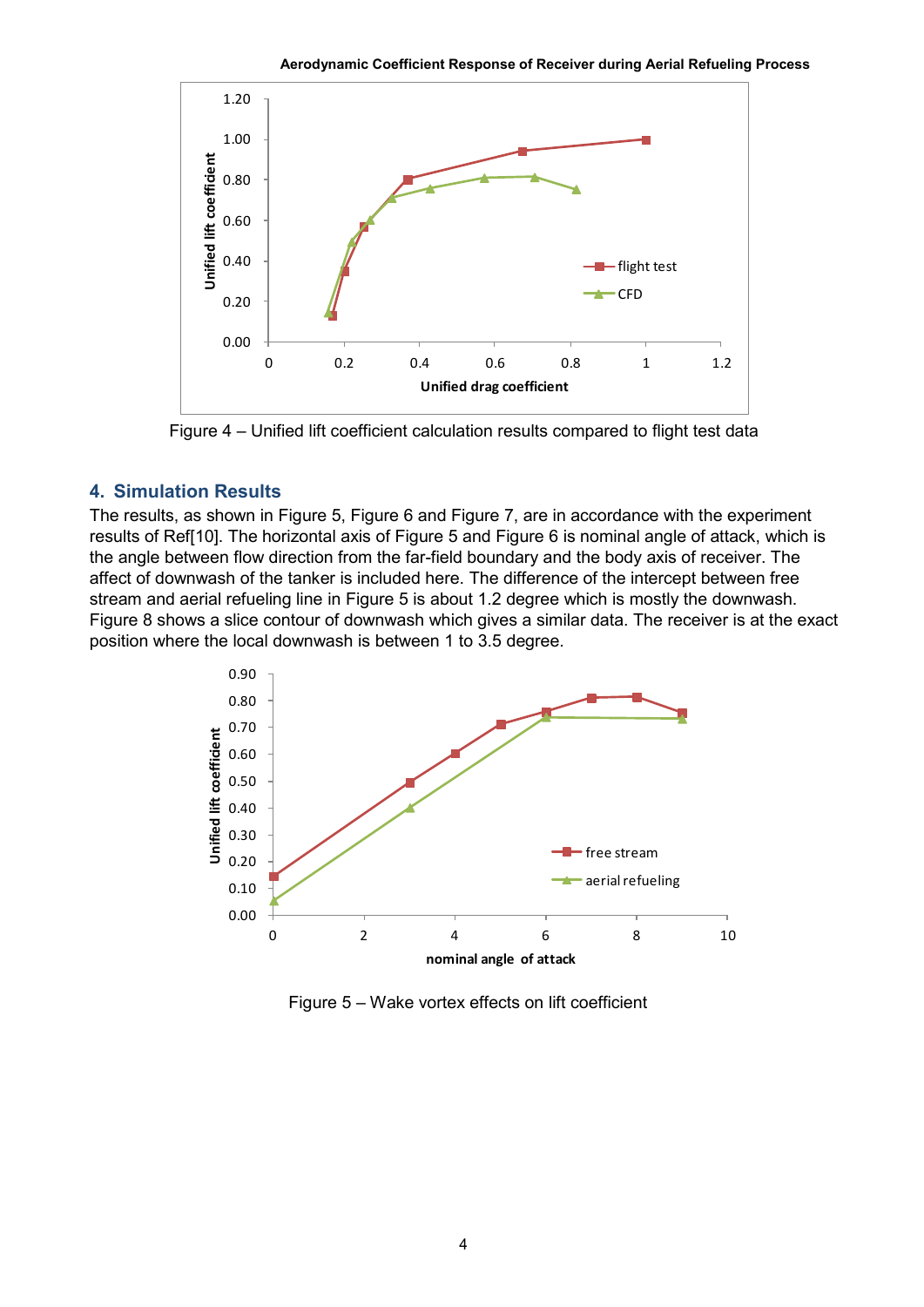

Figure 6 – Wake vortex effects on drag coefficient

<span id="page-4-0"></span>

<span id="page-4-1"></span>Figure 7 – Wake vortex effects on drag coefficient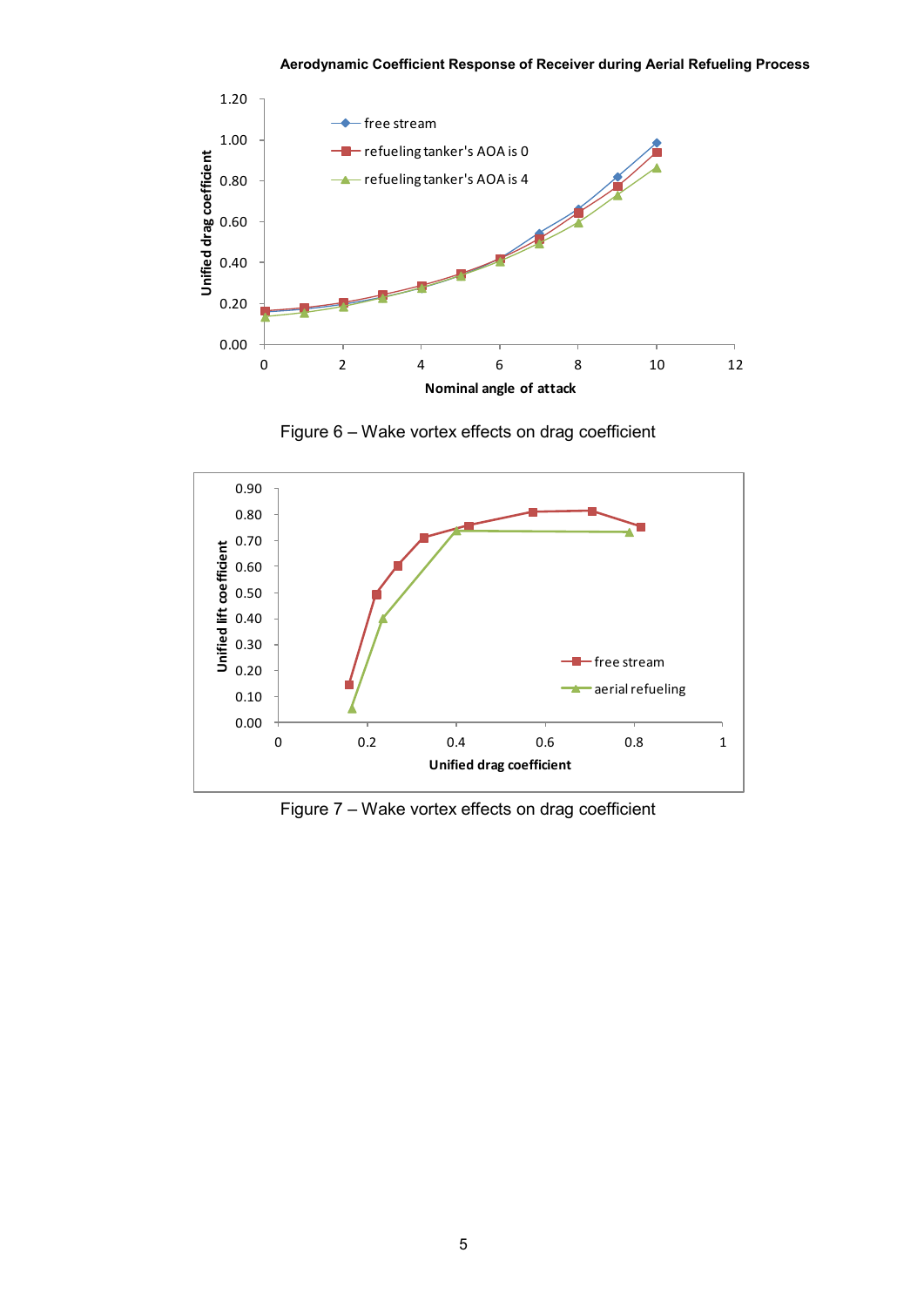**Aerodynamic Coefficient Response of Receiver during Aerial Refueling Process**



Figure 8 – Downwash of the tanker

<span id="page-5-0"></span>As shown in [Figure 6,](#page-4-0) in the minor nominal angle of attack, the drag coefficient has no clear changing law. In the large nominal angle of attack, mostly after buffeting, the drag coefficient decreases significantly. [Figure 9](#page-5-1) gives a possible theory to explain this. The downwash of the tanker tends to decrease the drag coefficient, while the non-uniform wake vortex of the tanker tends to increase the drag coefficient. The drag coefficient is the quadratic function of angle of attack.

$$
C_{D} = f(\alpha, \alpha^{2}, \ldots) = C_{D0} + C_{D^{\alpha}}(\alpha \text{ norm-} \epsilon) + C_{D^{\alpha} 2}(\alpha \text{ norm-} \epsilon)^{2} + \ldots
$$

$$
= C_{D0} + C_{D^{\alpha}} (\alpha_{norm} - \epsilon) + C_{D^{\alpha} 2} \cdot \alpha_{norm}^2 - 2 C_{D^{\alpha} 2} \cdot \alpha_{norm} \cdot \epsilon + C_{D^{\alpha} 2} \cdot \epsilon^{2} + ... \qquad (2)
$$

According to [Figure 5](#page-3-1) and [Figure 8,](#page-5-0) the effective downwash remains nearly constant despite the change of nominal angle of attack. So the term -2  $C_{D^{\alpha} 2} \cdot \alpha_{norm} \cdot \epsilon$  has larger effect in the large nominal angle of attack than the minor nominal angle of attack. And the slightly change of relative position due to the attack of angle can be neglected. So, in minor nominal angle of attack, the drag is affected both at relatively same scale, but in large nominal angle of attack, it is affected mostly by the downwash.



<span id="page-5-1"></span>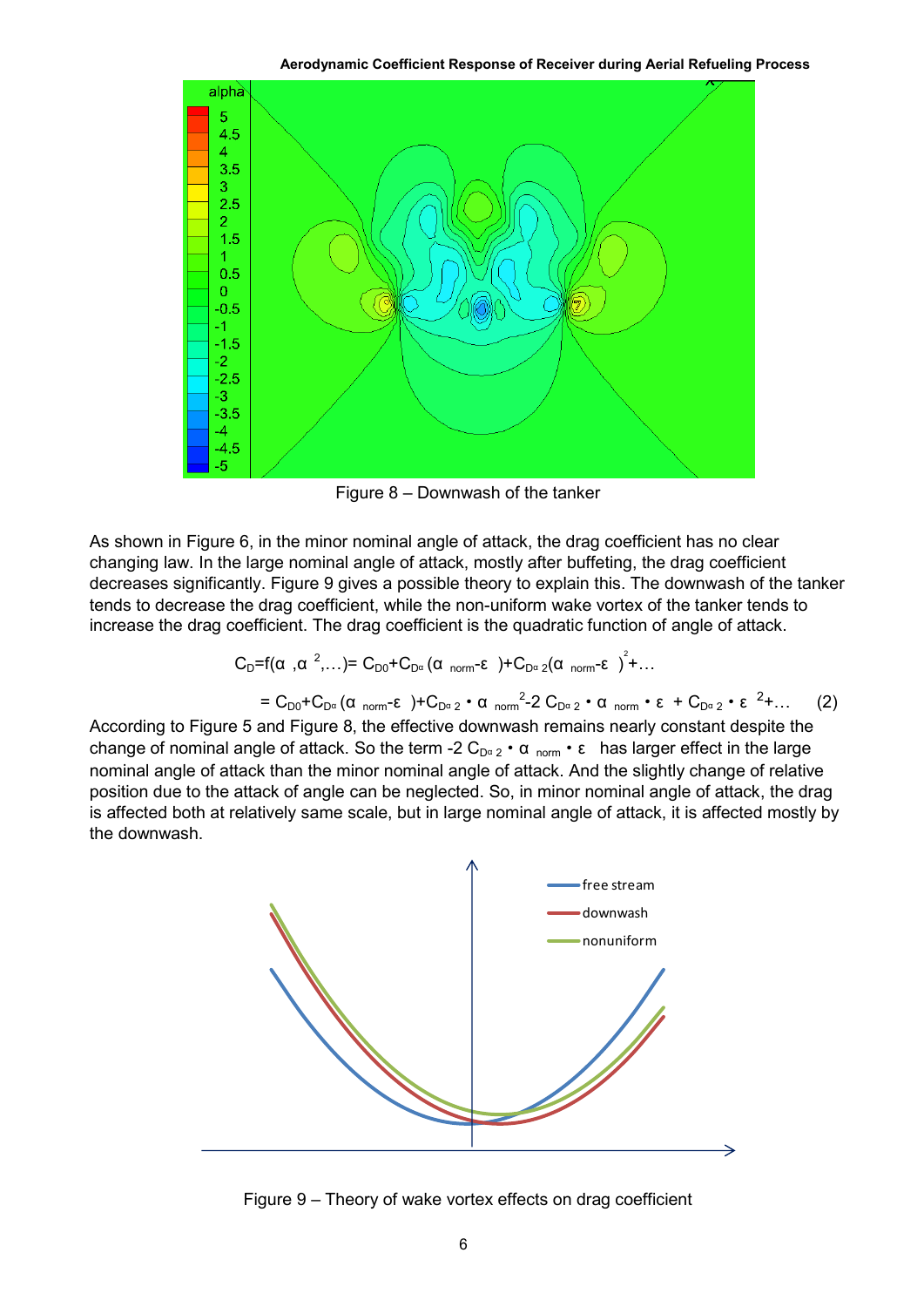

Figure 10 – Jets effects on drag coefficient

<span id="page-6-0"></span>[Figure 10](#page-6-0) shows the effects of jets spouting out of the tanker's aero-engines. The jets diffuse completely not far from its nozzle and hardly affect the downwash distribution. So jets will not affect receiver's aerodynamic characteristics even if the receiver is at the closest distance from the tanker in the whole air refueling process.

Important components aerodynamic characteristics are shown in [Figure 11](#page-6-1) and [Figure 12.](#page-7-0) [Figure 11](#page-6-1) is a comparison result of a typical flight condition whose nominal angle of attack is 3. It indicates that the drag coefficients of the fuselage, horizontal tail, vertical tail and engine nacelle components decrease while the drag coefficients of wing components increase because of the wake vortex. As shown in [Figure 8,](#page-5-0) the downwash is larger in the centre which is near the receiver's fuselage, horizontal tail, vertical tail and engine nacelle components than the two sides which are near the receiver's wings. This is consistent with the theory above.



<span id="page-6-1"></span>Figure 11 – Unified drag coefficient comparison with and without tanker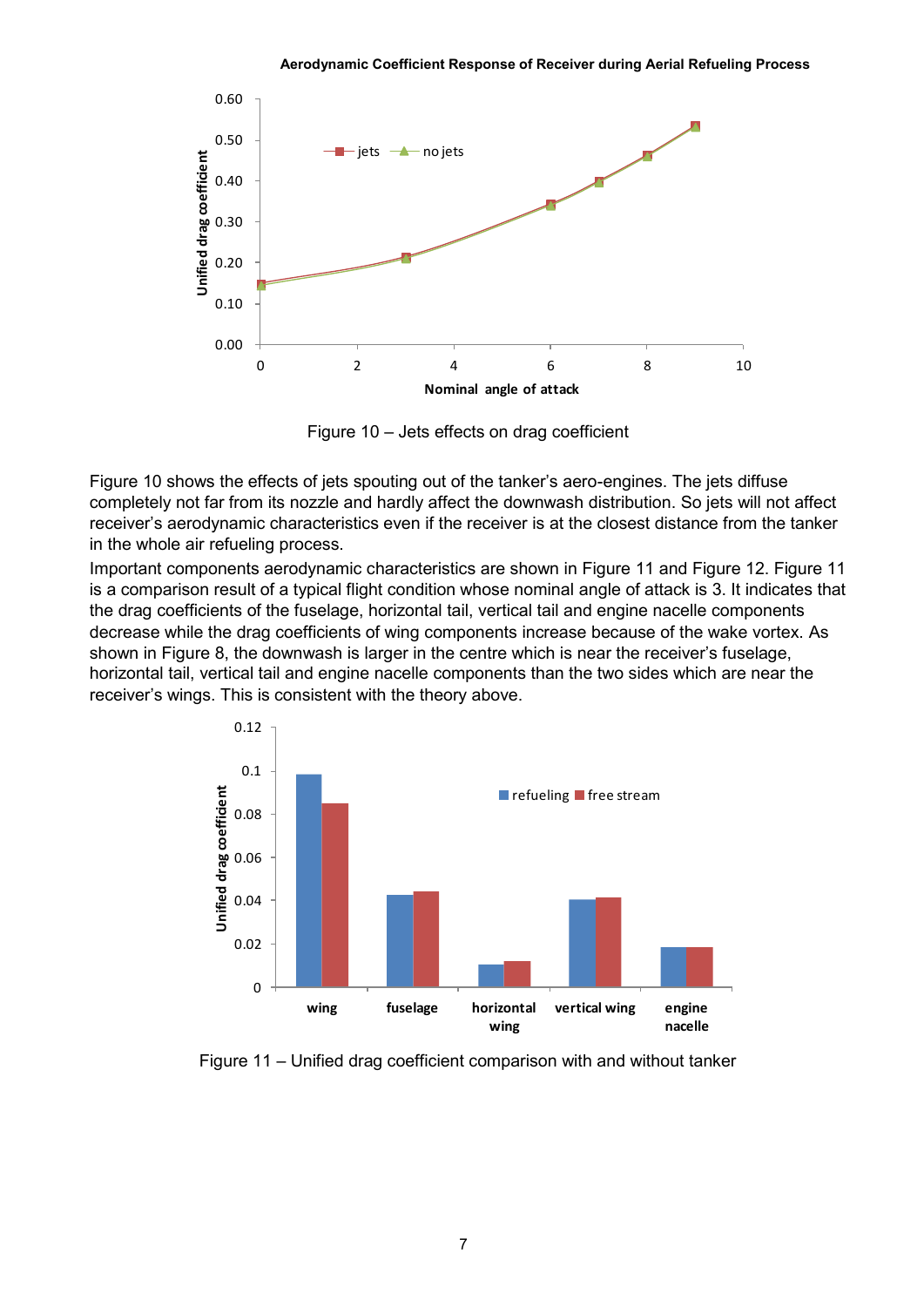

Figure 12 – Unified drag coefficient difference

<span id="page-7-0"></span>[Figure 12](#page-7-0) shows unified drag coefficient differences of main components in other flying conditions. Influencing factors like flight velocity, tanker's angle of attack, tanker's sideslip angle, relative positions are all considered here. Positive value means the drag coefficient increase. The following rules can be concluded

1) With the increase of tanker's angle of attack, drag coefficient difference of wing components increases, and which of other components decrease. This can be explained by the downwash and non uniform theory as well. While the tanker's angle of attack is large, it mostly affects the wingtip vortex strength instead of the rear section. Thus the wing component is affected mostly.

2)Flight velocity, tanker's sideslip angle and relative positions do not affect drag coefficient difference. This may because the distance is relatively small and the wake vortex strength remains the same yet.

## **5. Conclusion**

CFD simulation models are built to acquire the aerodynamic coefficients of receiver and the flow field of tanker. The effect of tanker's angle of attack, sideslip angle, flight velocity, relative position, and receiver's nominal angle of attack are all considered. The lift coefficient decreases a lot due to the downwash, while the drag coefficient has no clear changing law because of the combined effect of downwash and non uniform of tanker's wake vortex. The tanker's jets hardly affect the receiver for it diffuses not far from its nozzle.

## **References**

- [1] Devuono A and Shearer C. Flight Dynamic Response of HALE Aircraft to KC-135 Flowfield, AIAA Atmospheric Flight Mechanics Conference and Exhibit, AIAA Paper No.2008-6710, 2008
- [2] Dogan A, Lewis T and Blake W. Wake-Vortex Induced Wind with Turbulence in Aerial Refueling-Part A:Flight Data Analysis. AIAA Atmospheric Flight Mechanics Conference and Exhibit, AIAA Paper No.2008-6696, 2008.
- [3] Dogan A and Blake B. Modeling of Bow Wave Effect in Aerial Refueling, AIAA Atmospheric Flight Mechanics Conference and Exhibit, AIAA Paper No.2010-7926, 2010.
- [4] Jurkovich M. CFD Prediction of the Flowfield behind the KC-135R Tanker, AIAA Applied Aerodynamics Conference, AIAA Paper No.2011-3510, 2011.
- [5] Lee J, Sevil H and Dogan A. Estimation of Receiver Aircraft States and Wind Vectors in Aerial Refueling, AIAA Guidance, Navigation and Control Conference, AIAA Paper No.2012-4533, 2012.
- [6] Dai X, Wei Z and Quan Q. Modeling and simulation of bow wave effect in probe and drogue aerial refueling. Chinese Journal of Aeronautics, Vol. 29, No. 2, pp 448-461, 2016.
- [7] Chen L and Liu X. Numerical analysis of refueling drogue oscillation during refueling docking.